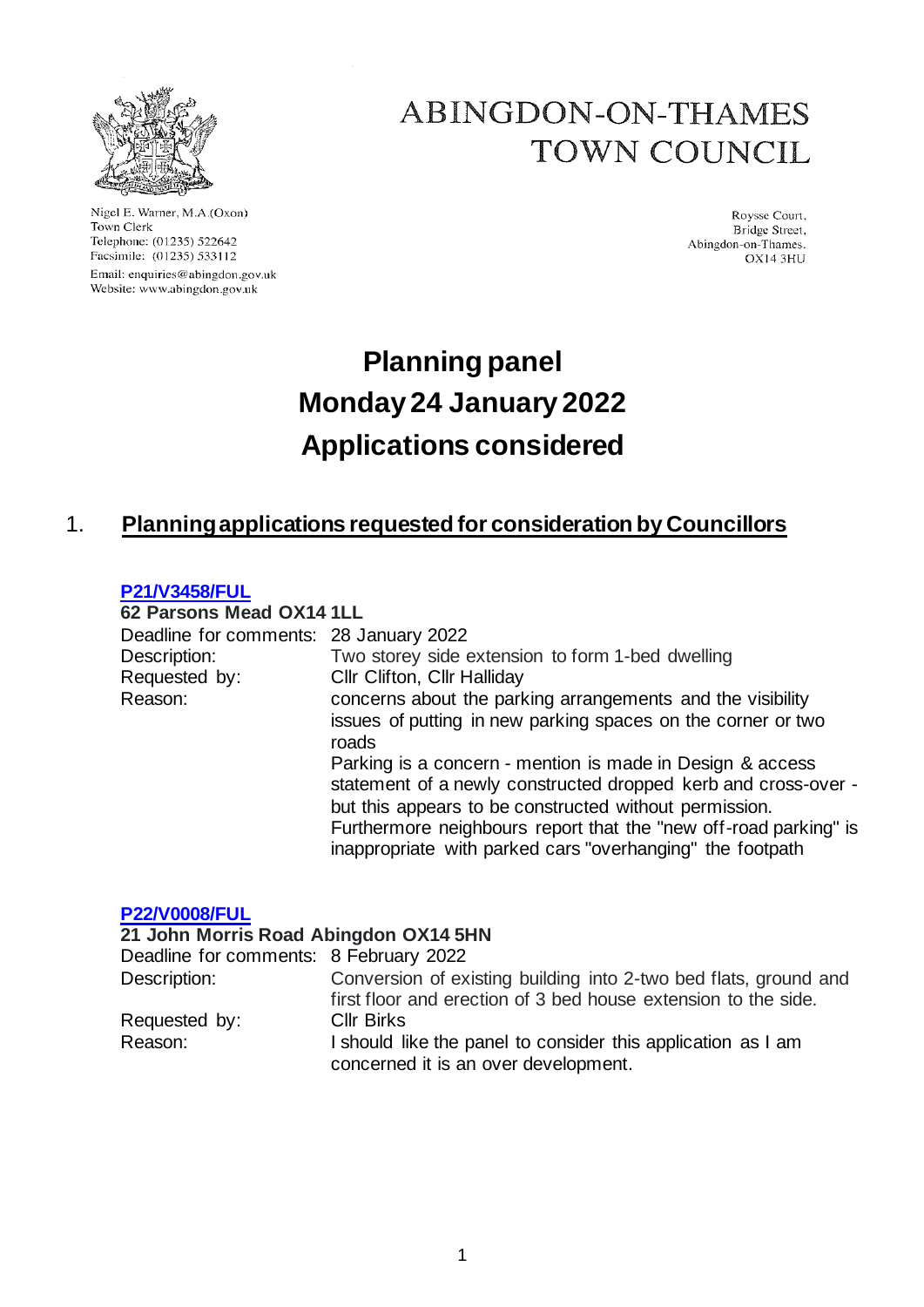### **[P22/V0066/HH](https://data.whitehorsedc.gov.uk/java/support/Main.jsp?MODULE=ApplicationDetails&REF=P22/V0066/HH)**

#### **5 Norman Avenue OX14 2HQ**

| Deadline for comments: 8 February 2022 | Conversion of roof space to master bedroom with en-suite.       |
|----------------------------------------|-----------------------------------------------------------------|
| Description:                           | Conversion of existing conservatory to single storey extension. |
| Requested by:                          | <b>CIIr Halliday</b>                                            |

Reason: Out of keeping with neighbouring properties esp the adjoining house

## **This application is not subject to public comments**

#### **[P22/V0036/DIS](https://data.whitehorsedc.gov.uk/java/support/Main.jsp?MODULE=ApplicationDetails&REF=P22/V0036/DIS)**

#### **Land North of Dunmore Road Abingdon OX14 1PU**

| Deadline for comments: N/a |                                                                  |
|----------------------------|------------------------------------------------------------------|
| Description:               | Discharge of Conditions 4(Acoustic bund: submission of           |
|                            | geotechnical details) 5 (Acoustic bund: full details of drainage |
|                            | and its location) and Partial Discharge of condition 16 (PV      |
|                            | scheme to be approved) on planning application                   |
|                            | P19/V1998/RM Residential development for the erection of 425     |
|                            | dwellings within 3 phases of the North Abingdon Development:     |
|                            | Western Parcel A & B and Central Parcel Area A. Associated       |
|                            | landscaping and infrastructure works together with additional    |
|                            | details as required by conditions attached to the outline        |
|                            | planning permission (Ref: P17/V0050/O)                           |
| Requested by:              | <b>Cllr Birks</b>                                                |
| Reason:                    | Partial Discharge of condition 16 (PV scheme to be approved)     |
|                            | on planning application. I have some concerns on the re-siting   |
|                            | of invertors in properties on safety grounds. This of course may |
|                            | be dealt with by Building Regulations. However, the DC current   |
|                            | from PV installations pose specific hazards.                     |

## **This application is not subject to public comments**

**[P21/V3446/DIS](https://data.whitehorsedc.gov.uk/java/support/Main.jsp?MODULE=ApplicationDetails&REF=P21/V3446/DIS)**

#### **Land North of Dunmore Road Abingdon OX14 1PU**

Deadline for comments: N/a

Description: Discharge of condition 39 (Details of necessary CEMP measures as specified) on planning application P17/V0050/O. (Outline application (with all matters reserved except for principal means of access to the highway) for residential development of up to 900 dwellings and 50 retirement homes (use class C3), together with a local centre, (including: 2.2HA site for a 1.5fe primary school, community hub, care homes comprising up to 80 beds, children's nursery, public house/restaurant, retail and other services (use classes A1, A2, A3, A4, A5, B1, C2, D1 and D2) public open space, recreation areas and sports pitches (including sports pavilion and multiuse games area) play areas, acoustic bund with fencing, and associated infrastructure including roads, sewers and attenuation ponds)